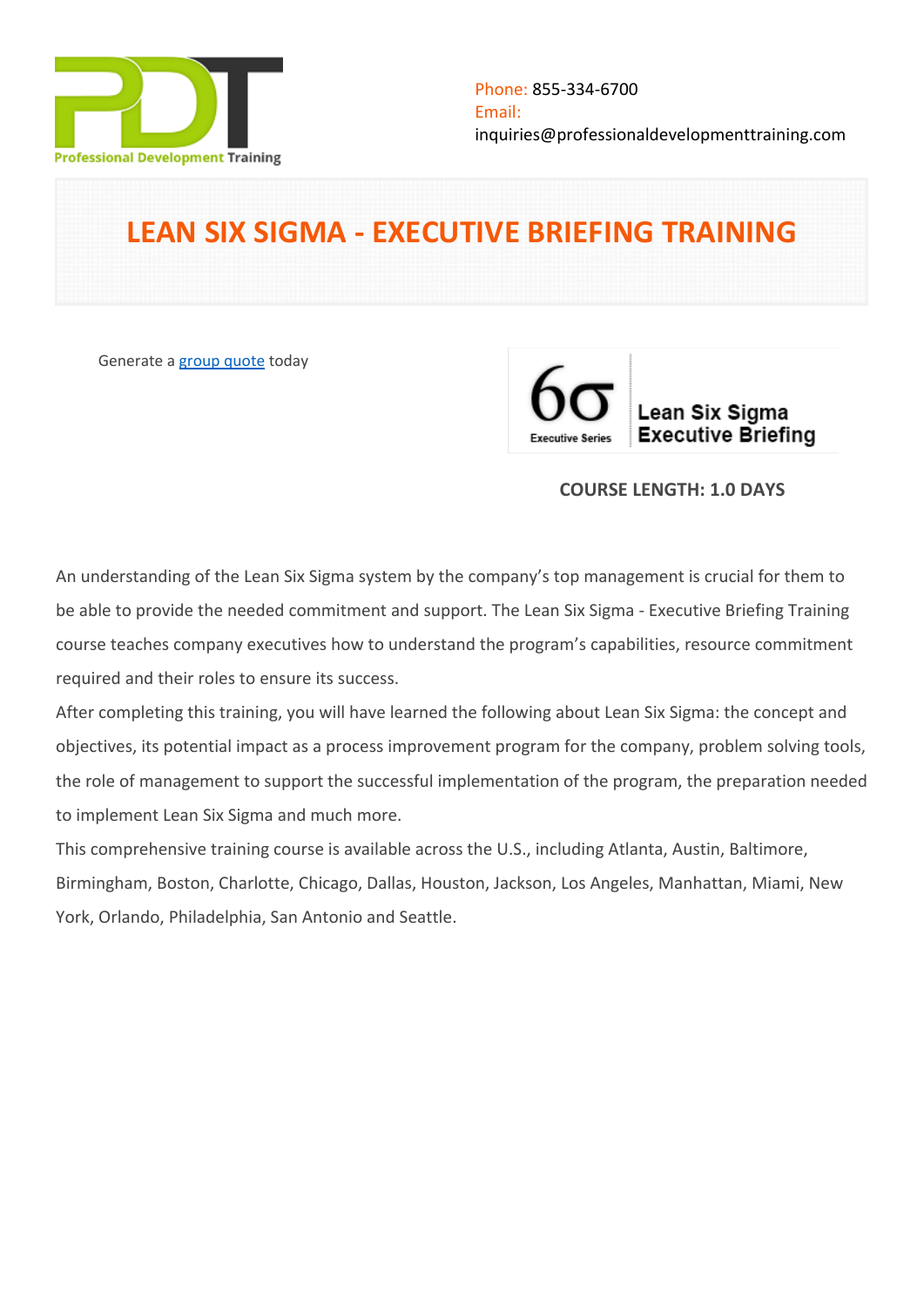## **FOREWORD**

This course has been developed to create an awareness of the means of deploying and the impact of a Lean Six Sigma initiative as a Business Process Improvement program.

*The goal of this training is to:*

- Increase your understanding of Lean Six Sigma techniques as business process improvement methodologies.
- Assist you in assessing the impact such as a program may have for your company.
- To gain an understanding of the role you, as management, must undertake to achieve the greatest level of business success.

## *Personal Results*

After successfully completing this course you will have enhanced your knowledge of process functionality, analytical skills, problem solving skills, and methods for increasing the efficiency, effectiveness and adaptability of the organization you manage.

*Specific LSS learning outcomes:*

- Obtain an understanding of a Lean Six Sigma program objectives
- Know and comprehend the impact the concepts can have on your business
- Become familiar with the terminology
- Comprehend daily work as a process-oriented activity
- Understand process inputs and outputs
- Understand process flow and know what determines value add vs. non-value add
- Understand how the processes you manage fit into the larger set of processes needed in delivering value to the customer
- Grasp the power of Process Mapping and characterization
- Recognize significant outputs and quantify their level of performance to requirements
- Identify inputs and their relationship to the significant outputs
- Link key processes to the strategic objectives of the company
- Establish control mechanisms and monitoring processes to sustain an existing process and improvements you make.
- Prepare to implement a Lean Six Sigma
- Determine the structure of such a program for your company
- Learn to identify "projects", prioritize them and link them to corporate strategy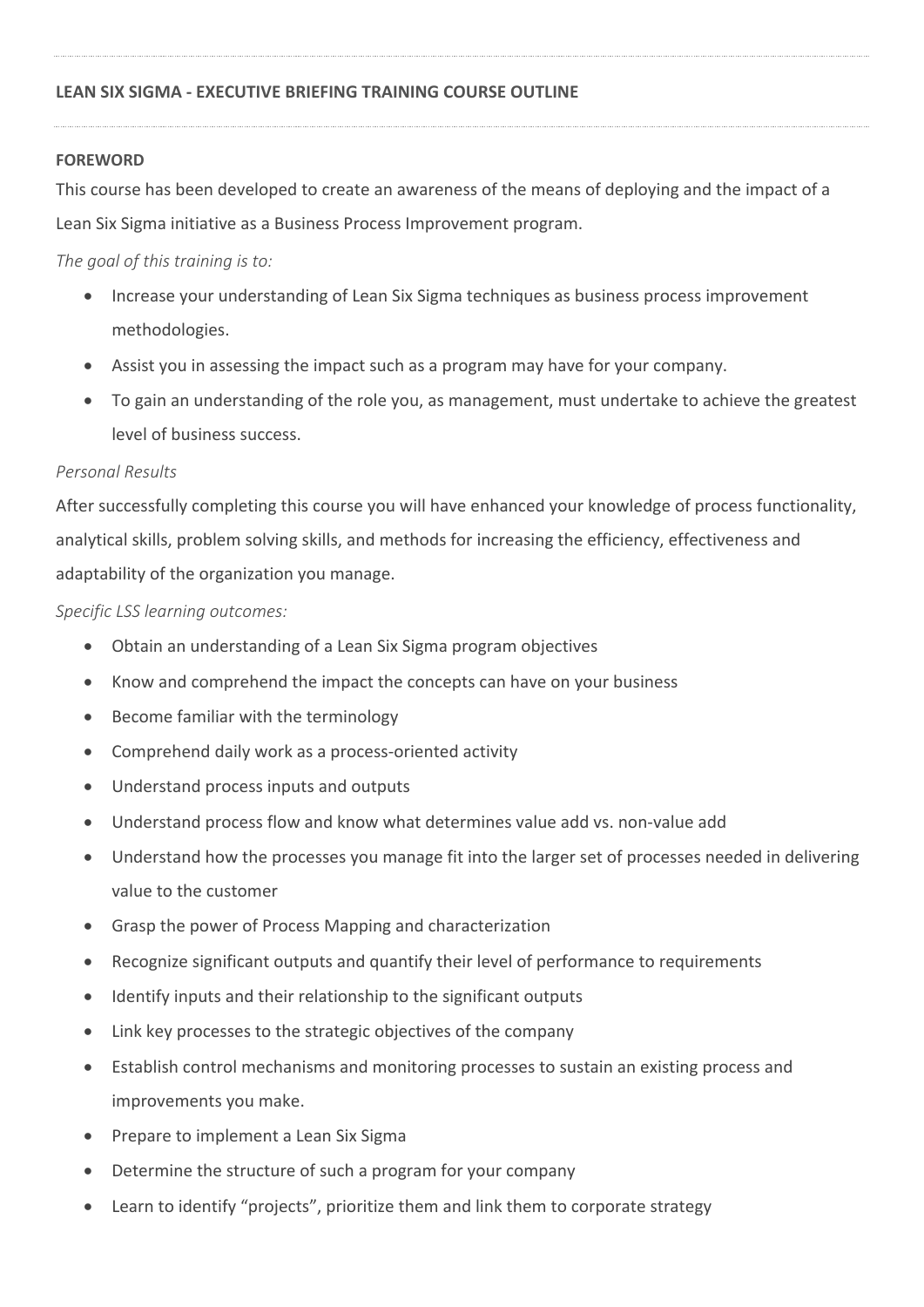## **OUTCOMES**

*During this course you will:*

- Obtain an understanding of a Lean Six Sigma program objectives
- Know and comprehend the impact the concepts can have on your business
- Become familiar with the terminology
- Comprehend daily work as a process-oriented activity
- Understand process inputs and outputs
- Understand process flow and know what determines value add vs. non-value add
- Understand how the processes you manage fit into the larger set of processes needed in delivering value to the customer
- Grasp the power of Process Mapping and characterization
- Recognize significant outputs and quantify their level of performance to requirements
- Identify inputs and their relationship to the significant outputs
- Link key processes to the strategic objectives of the company
- Establish control mechanisms and monitoring processes to sustain an existing process and improvements you make.
- Prepare to implement a Lean Six Sigma
- Determine the structure of such a program for your company
- Learn to identify "projects", prioritize them and link them to corporate strategy

After successfully completing this course you will have enhanced your knowledge of process functionality, analytical skills, problem solving skills and methods for increasing the efficiency, effectiveness and adaptability of the organization you manage.

#### **MODULES**

#### **Lesson 1: Opening**

• Competition

#### **Lesson 2: Process Management**

- **•** Definitions
- Process Ownership
- Cost of Poor Quality

#### **Lesson 3: Lean Principles**

- Seven Areas of Waste
- Value Stream Analysis
- 5S Principles
- Poka-Yoke Methods

### **Lesson 4: Six Sigma**

- Define Phase
- Measure Phase
- Analyse Phase
- Improve Phase
- Control Phase

 **:** 

#### **Lesson 5: Deployment Model**

- Importing the Knowledge
- Lean Six Sigma Curriculum
- Lean Six Sigma Program Operations